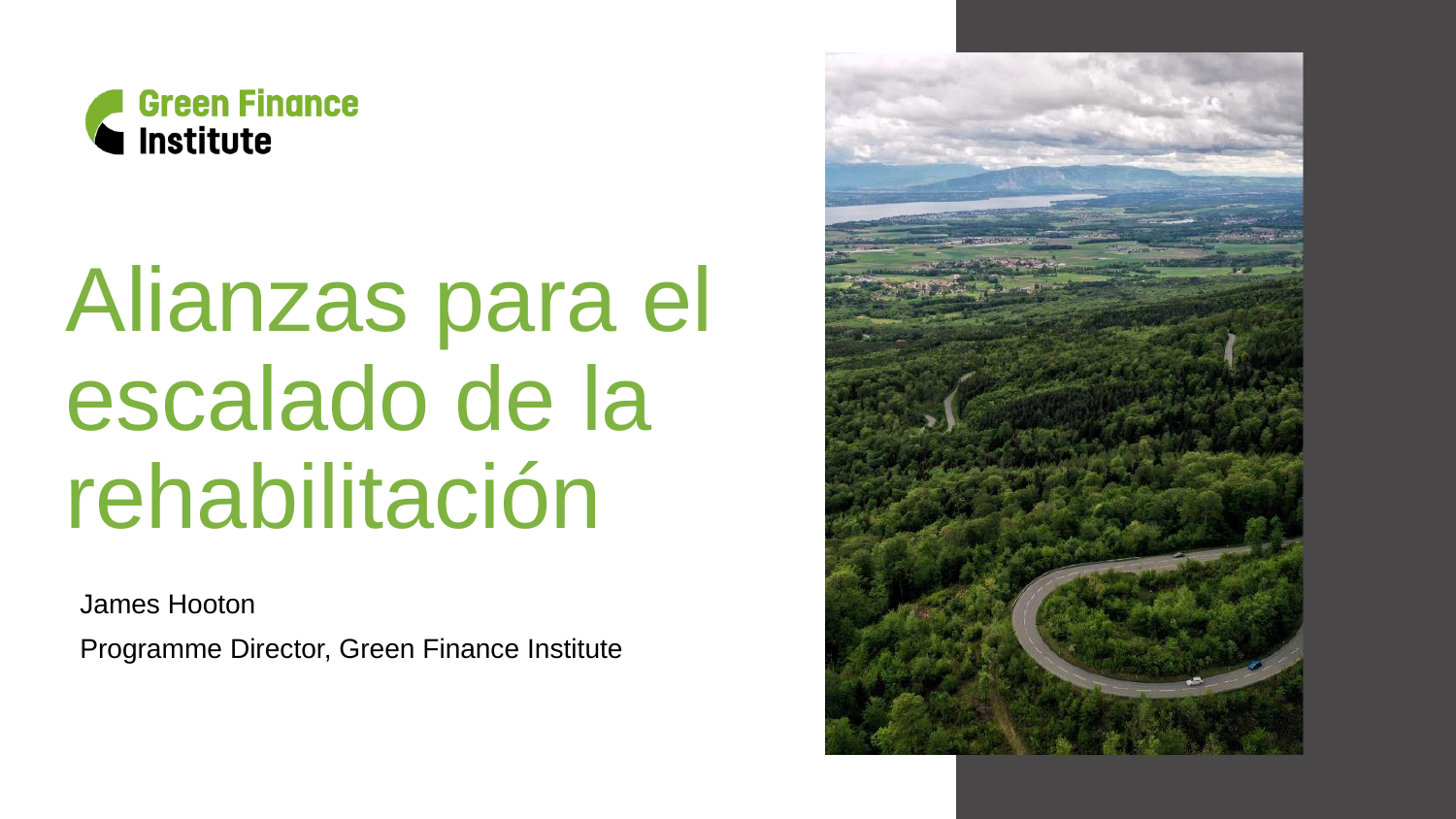| <b>Green Finance</b><br><b>Institute</b>                                                                                                             | <b>EU Renovation Finance Gap</b> |  |                  |                                                                                    |  |
|------------------------------------------------------------------------------------------------------------------------------------------------------|----------------------------------|--|------------------|------------------------------------------------------------------------------------|--|
| Assumes the<br>entire 37% of<br>green spending in<br>the Recovery and<br><b>Resilience</b><br><b>Facility is spent</b><br>on building<br>renovation! | Projected                        |  | <b>Required</b>  | $\sim \epsilon$ 80bn / year<br>already being<br>spent on<br>renovation             |  |
|                                                                                                                                                      | €296bn                           |  |                  |                                                                                    |  |
|                                                                                                                                                      | <b>Benefits</b>                  |  |                  |                                                                                    |  |
|                                                                                                                                                      | <b>Private Capital</b>           |  | $\epsilon$ 3.5tr | $\leq$ 270bn / year<br>extra that needs<br>to be spent on<br>renovation to<br>2030 |  |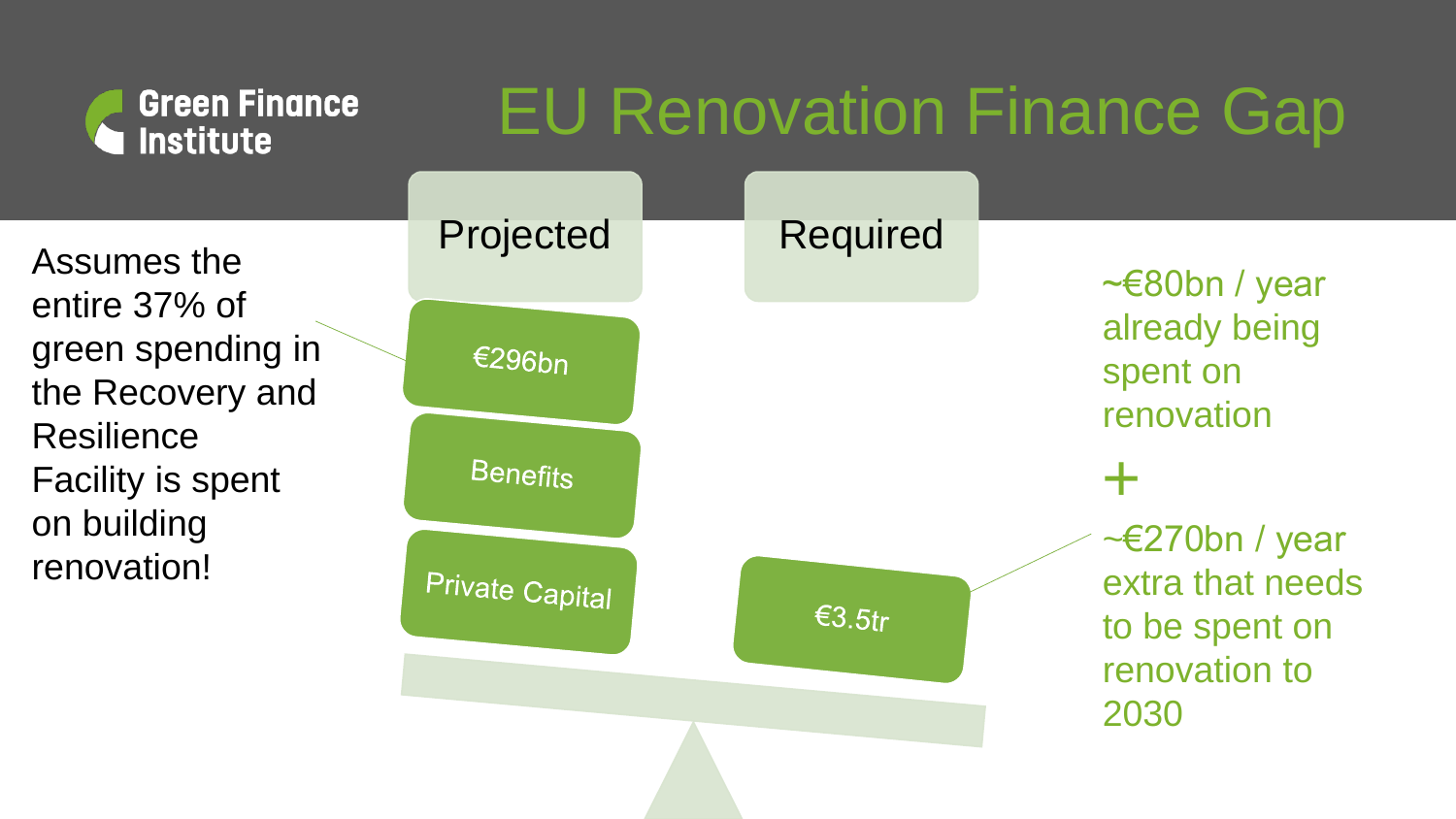

### Spain Renovation Finance Gap

### $\epsilon$ 130bn vs.  $\epsilon$ 6.8bn

Assumes all of the ~13 millions homes that were built pre-1980, before basic building regs, require €10,000 worth of work

Portion of funds in Spain's Recovery and Resiliency Tracker dedicated to renovation and urban regeneration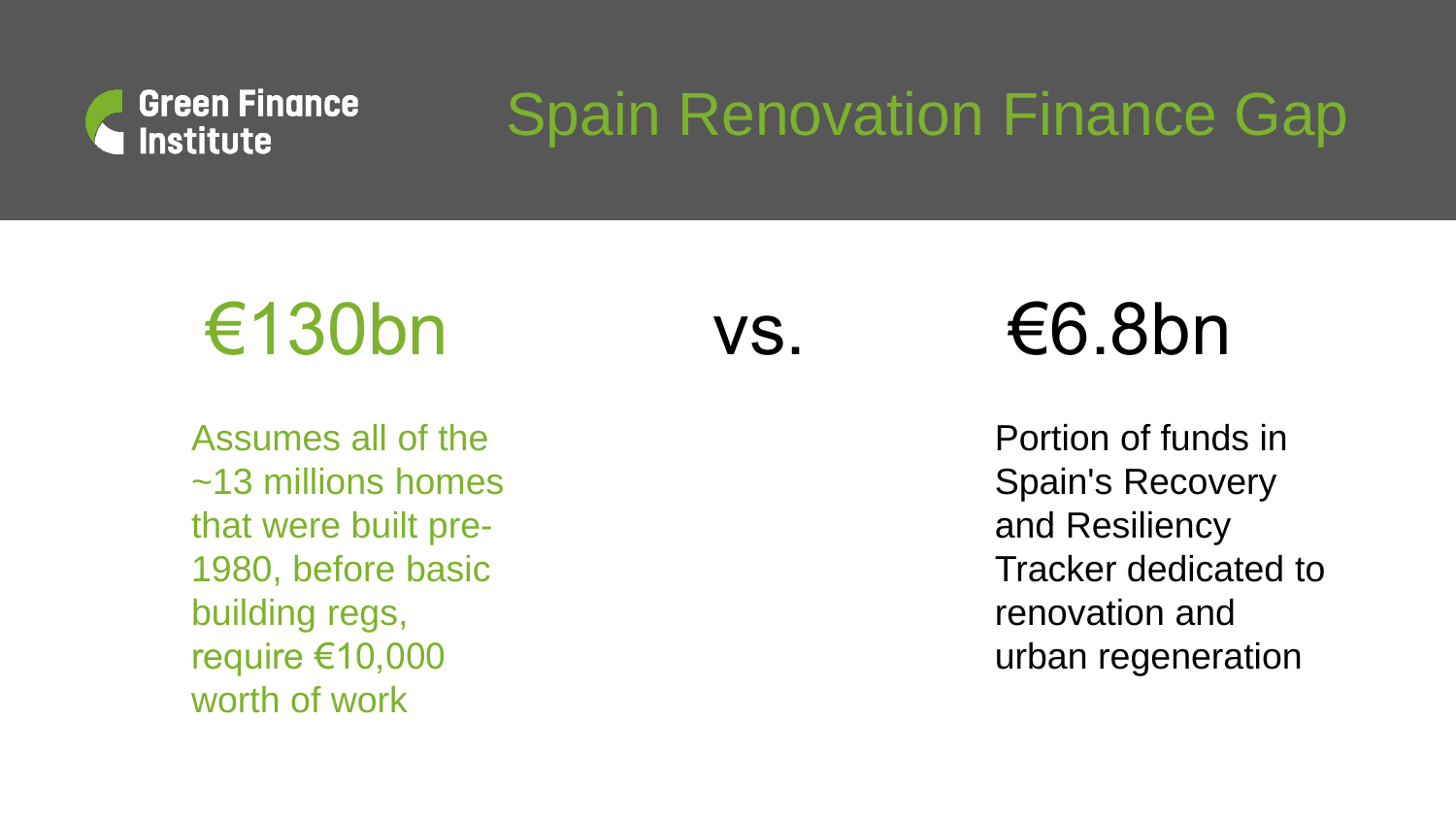

## Oct 2021 UK Government Net Zero Strategy aims to leverage up to £90bn of private capital by 2030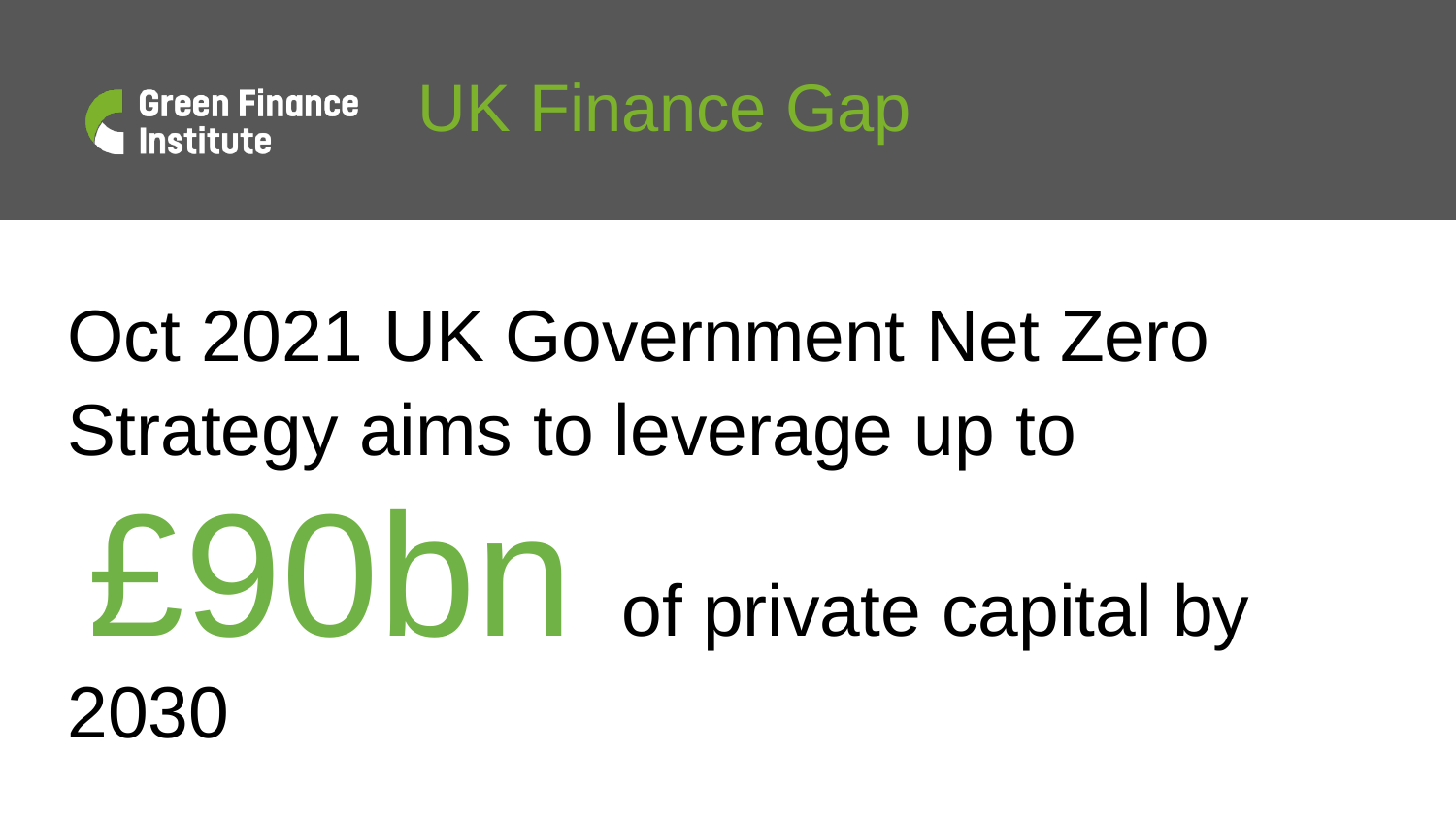

### Three Key Components for a Renovation Wave

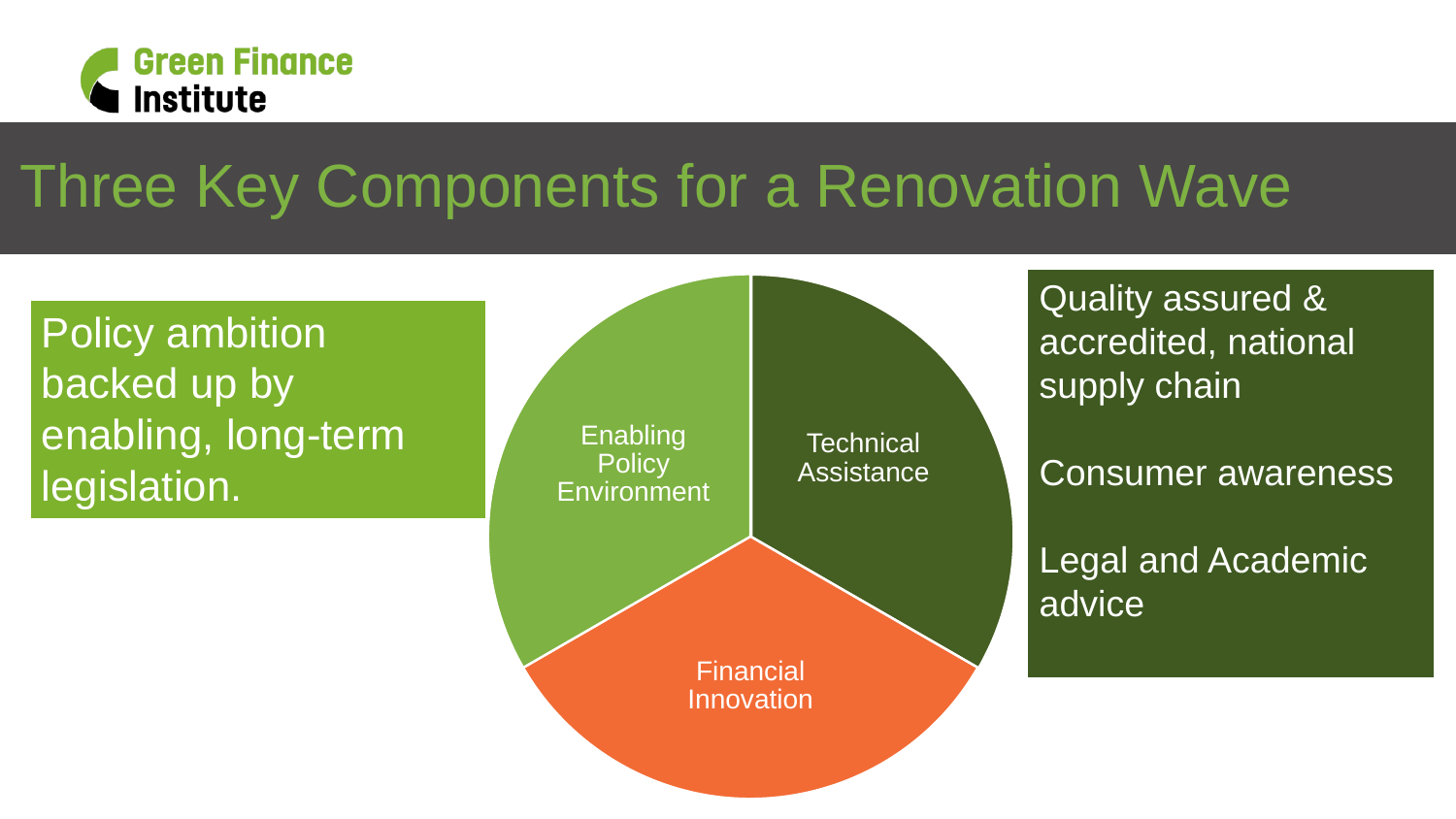### Market Drivers



- **GFANZ pledge**
- **Revision of Energy Performance of Buildings Directive:**
	- Mandatory Minimum Energy Performance Standards
	- Availability of lending products for buildings renovation
	- Building Renovation Plans
	- Mapping of market failures and barriers to financing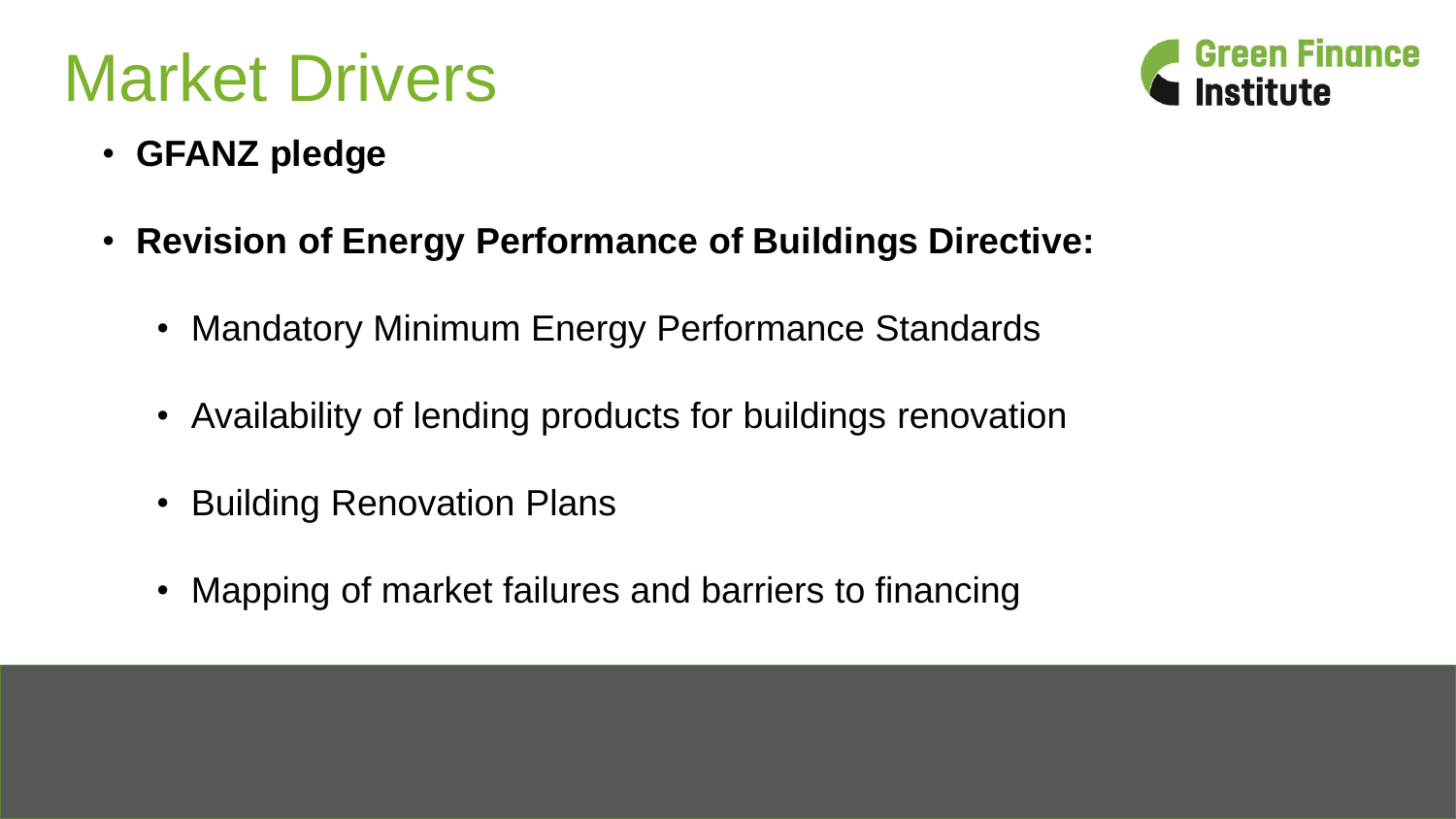### Co-Benefits



The economic burden of inadequate housing amounts to over  $\epsilon$ 194 billion per year in public health costs across the EU.

The Commission estimates the potential for an additional 160 000 green jobs in the construction sector in the EU by 2030.

7,000,000 Europeans lifted out of energy poverty every year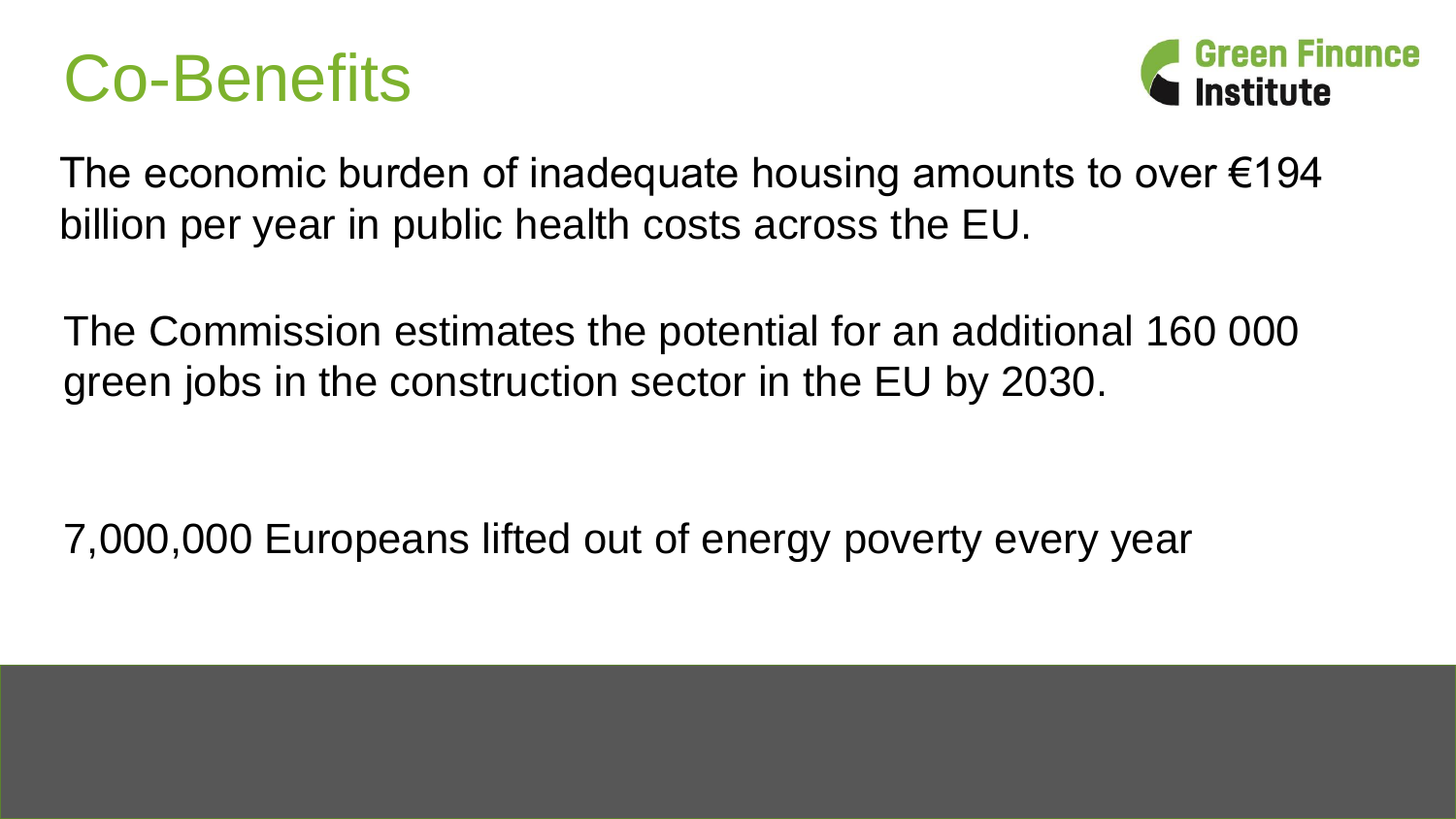### Consumer Attitudes



**YouGov survey commissioned by the European Climate Foundation** reveals that people in the Czech Republic, Germany, Italy and **Spain want to buy and rent energy-efficient homes:**

- Two-thirds of respondents (66%) said that they would **support a law that requires existing homes to meet minimum energy standards**, with subsidies for affordable improvements standing out as the top incentive that would help citizens deliver on this policy. **Support was highest in Spain (75%)** and Italy (72%)
- The respondents who indicated support said this because the policy will reduce exposure to high energy prices (60%) and help **combat climate change (59%)**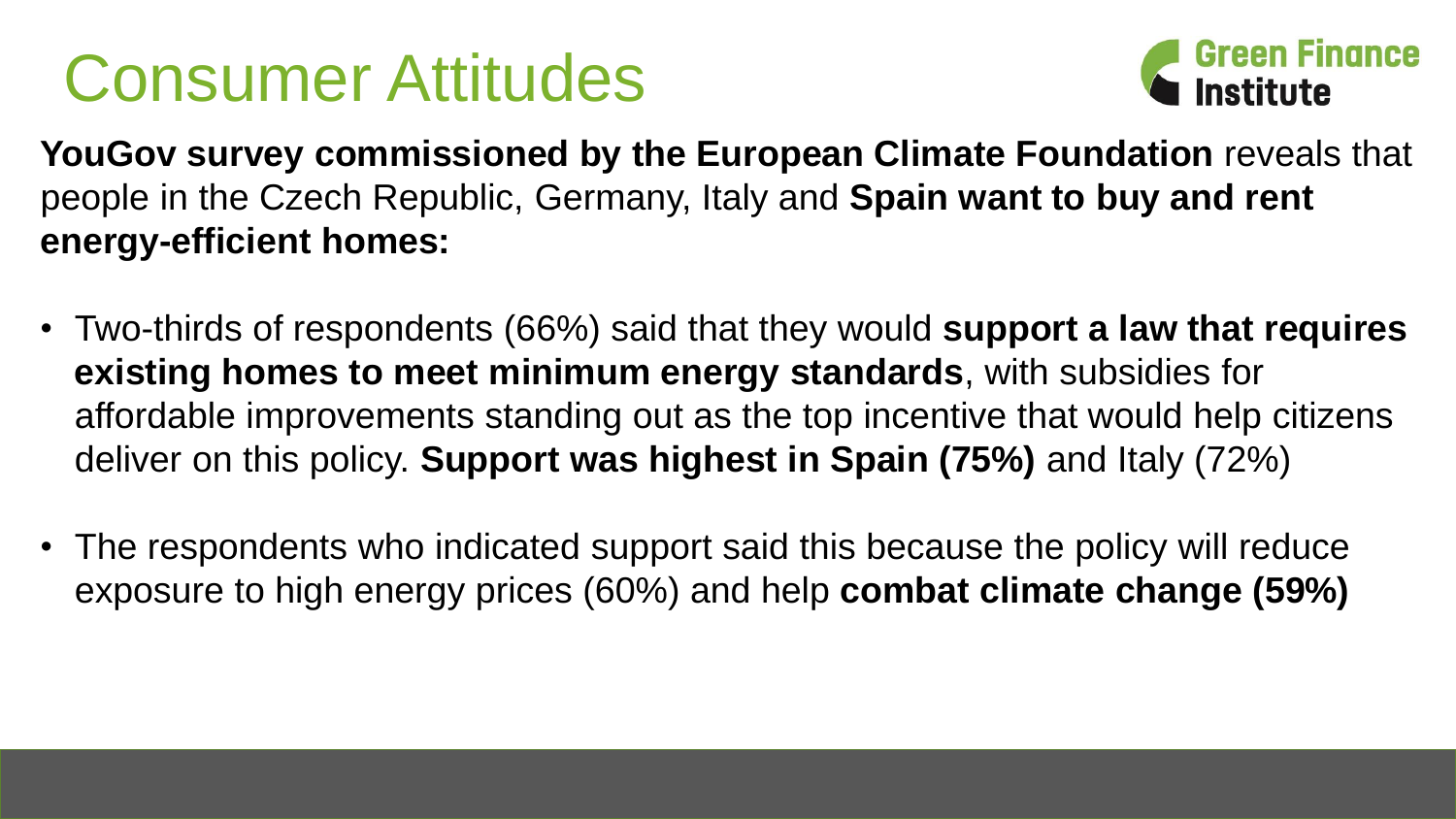

# Coalition for the Energy Efficiency of Buildings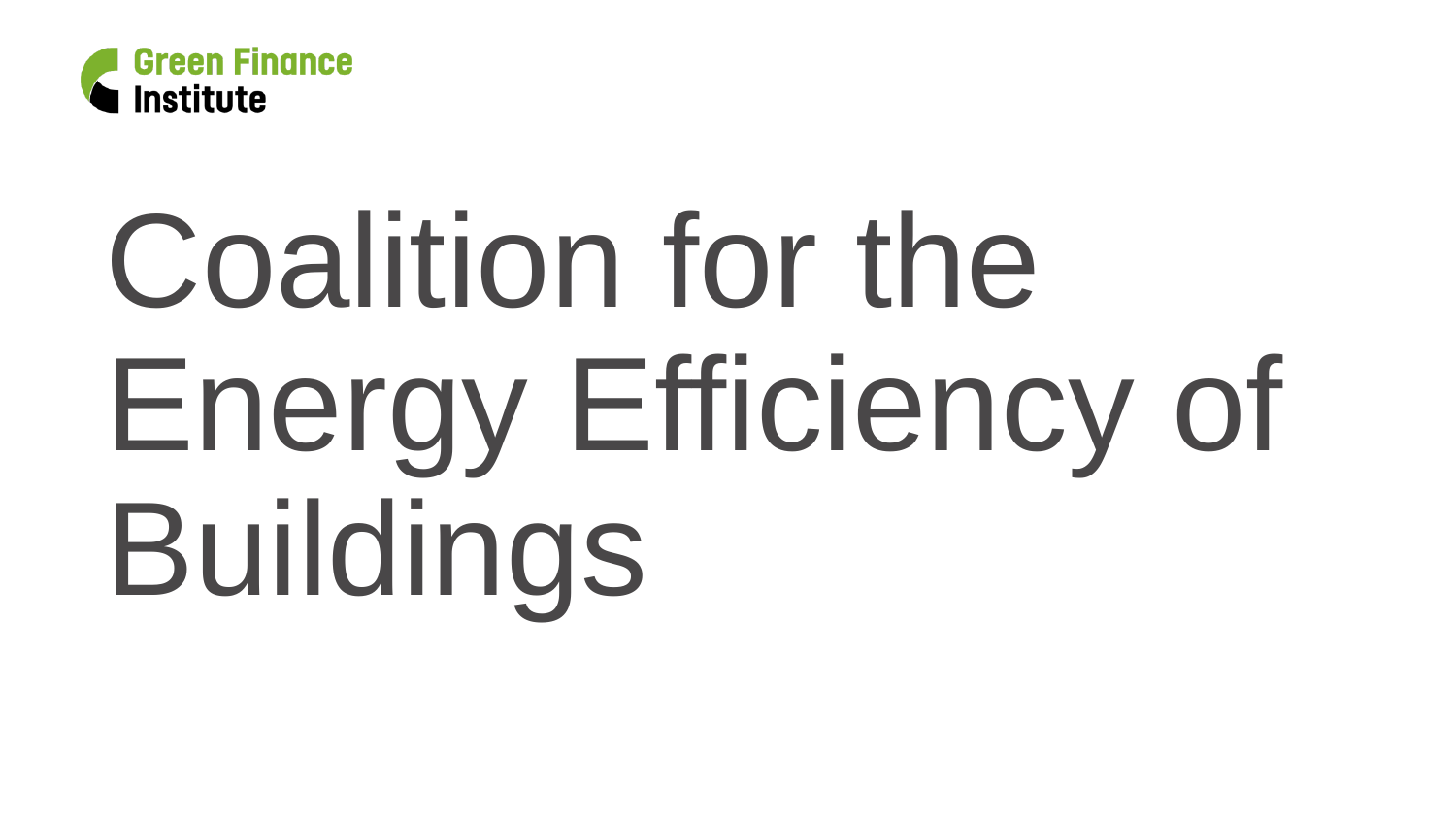

- Goal to **mainstream** financial solutions and market enablers
- Convened by the Green Finance Institute (neutral & not-for-profit)
- Pre-competitive space
- Over 370 member organisations across the value chain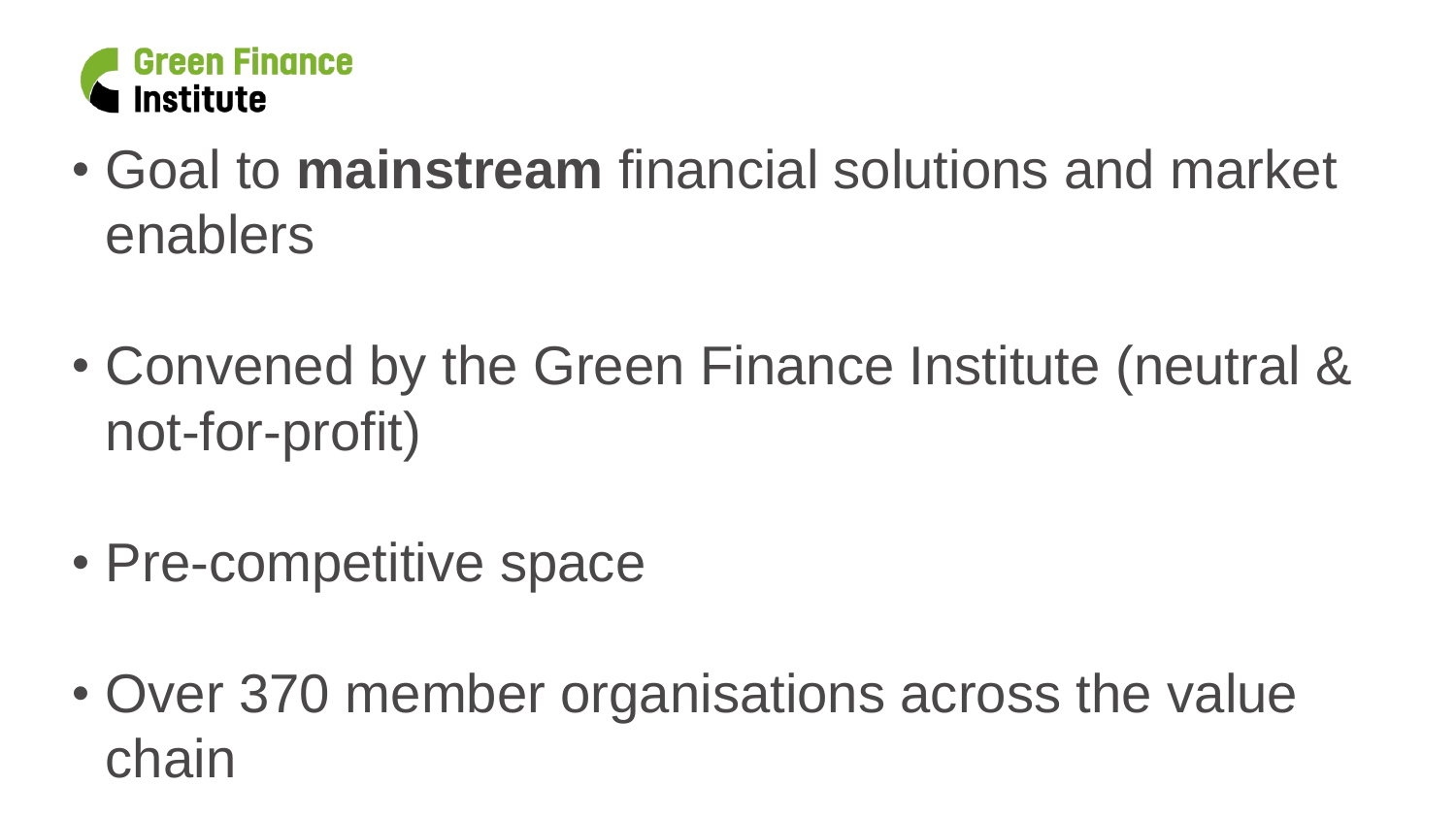#### Segmental Market Review **Green Finance Institute**



Who are the Financial Decision makers / Existing initiatives and Decision partners / What are the main Financial and non-Financial barriers to Renovation?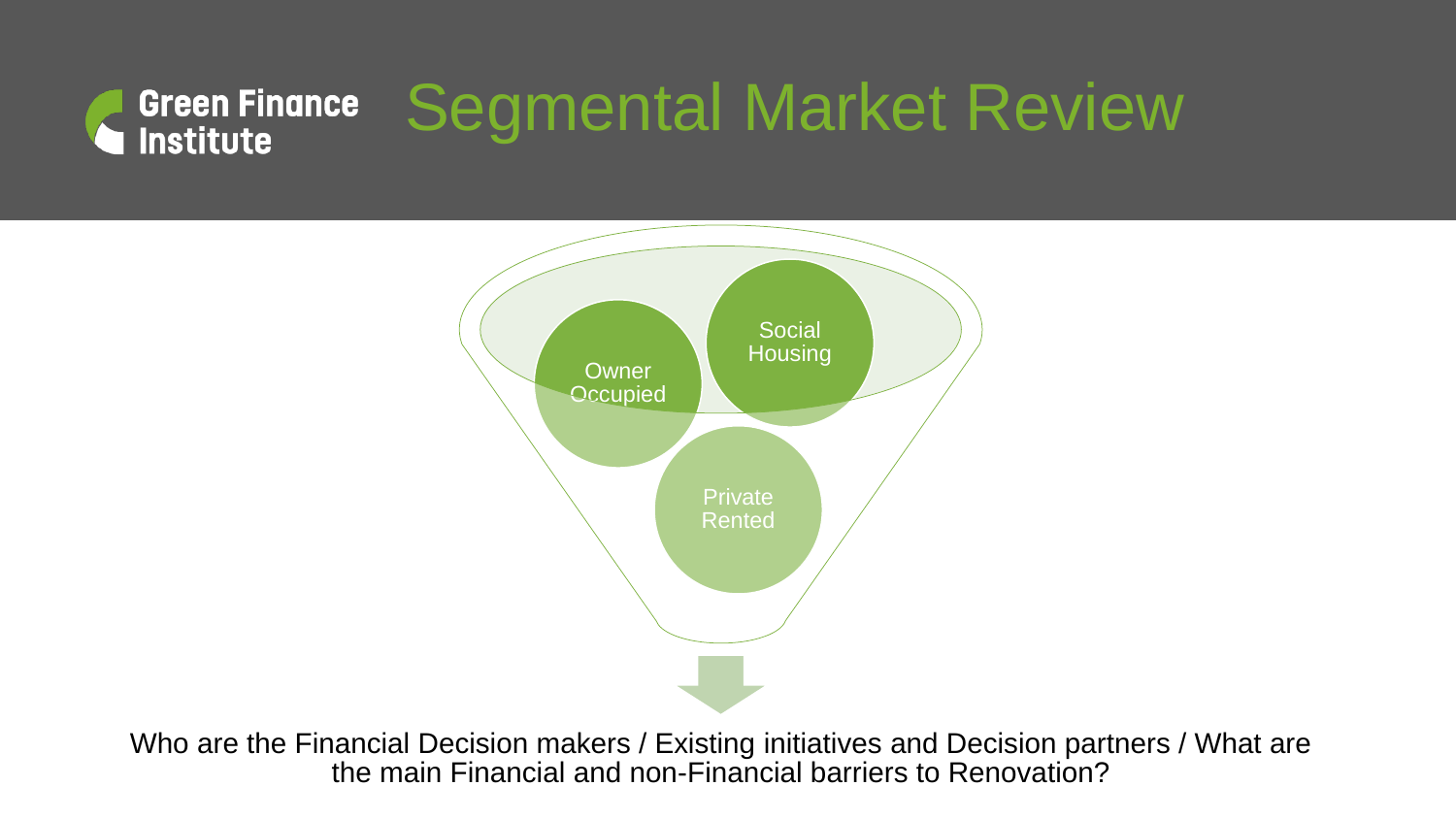#### Barrier Mapping **Green Finance Institute**

### Financial Barriers

- High upfront costs
- Lack of access to capital
- Low confidence in energy bill savings
- Duration of tenancy
- Property value-add
- Availability and accessibility of products

#### Non-Financial Barriers

- Low awareness
- Lack of good quality information
- Duration, hassle and complexity
- Lack of confidence
- Leaseholders gaining permission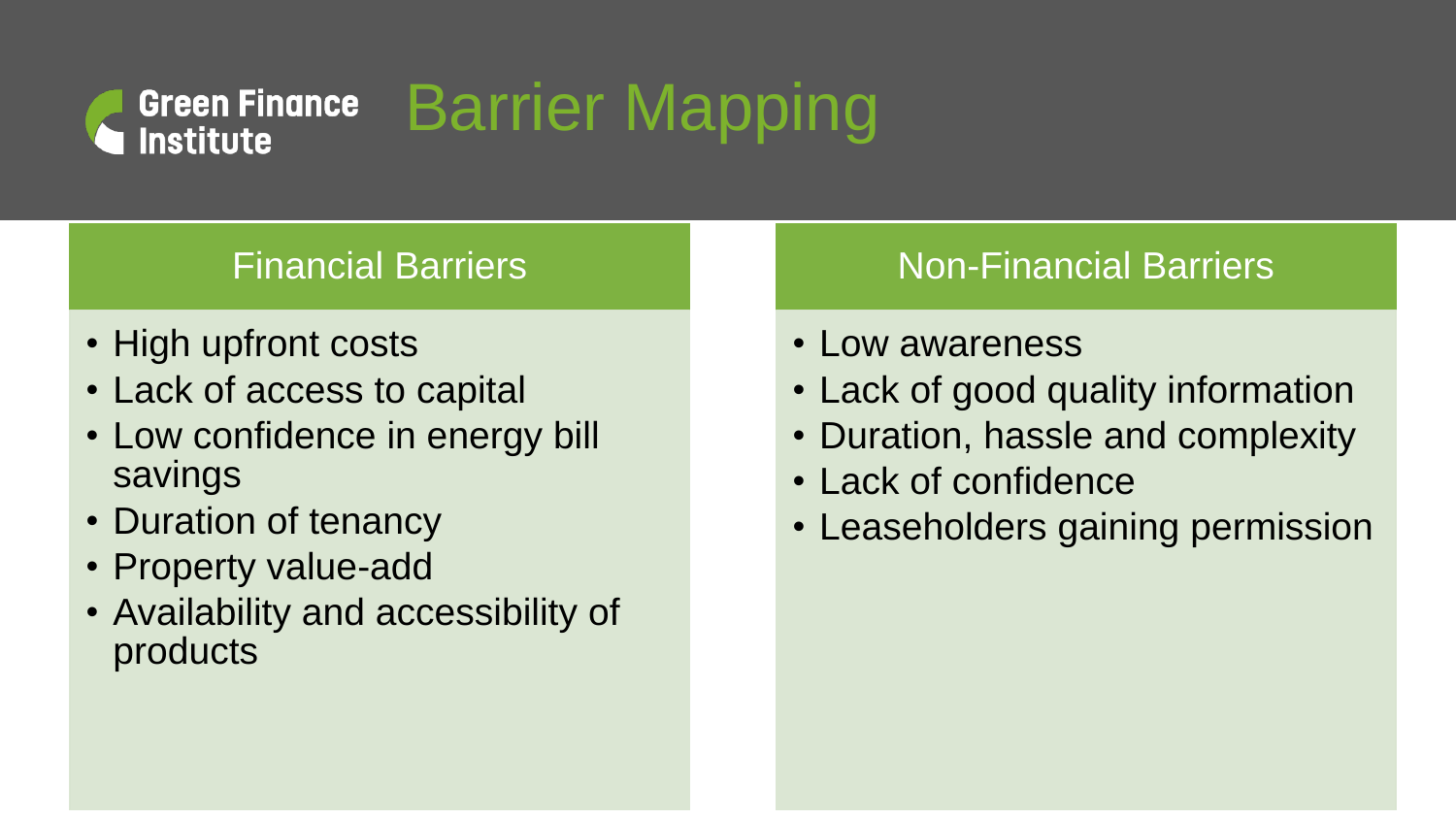### Demonstrator Products



**Green Finance** 

**Institute** 

#### **Market Enablers**

- **Green Home Finance Principles** to coalesce the market on a common methodology around financing green
- **Lenders Handbook** to help educate finance professionals on different green home renovation solutions
- **Building Renovation Plans** to set out the long-term renovation plan for a building
- **Metered Energy Savings** to turn energy saved into an asset

#### **Financial products**

- **Green Rental Agreements**  splitting the cost of rental property renovation
- **Property Linked Finance**  renovation liability tied to property
- **Demand Aggregation**  realising economies of scale
- **Local Climate Bonds**  regional authorities borrow from their communities for green projects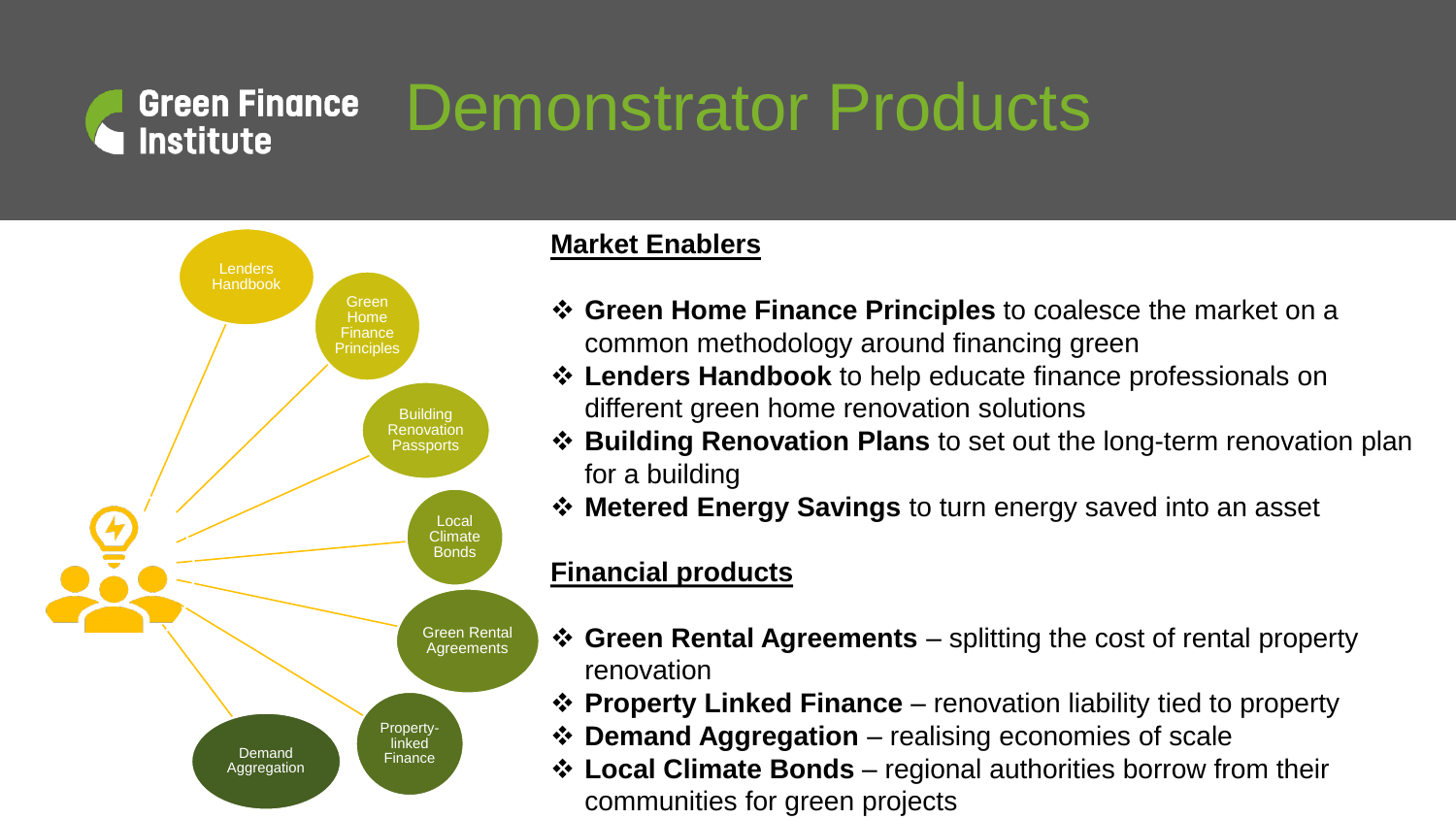#### Bridge to Government **Green Finance** Institute

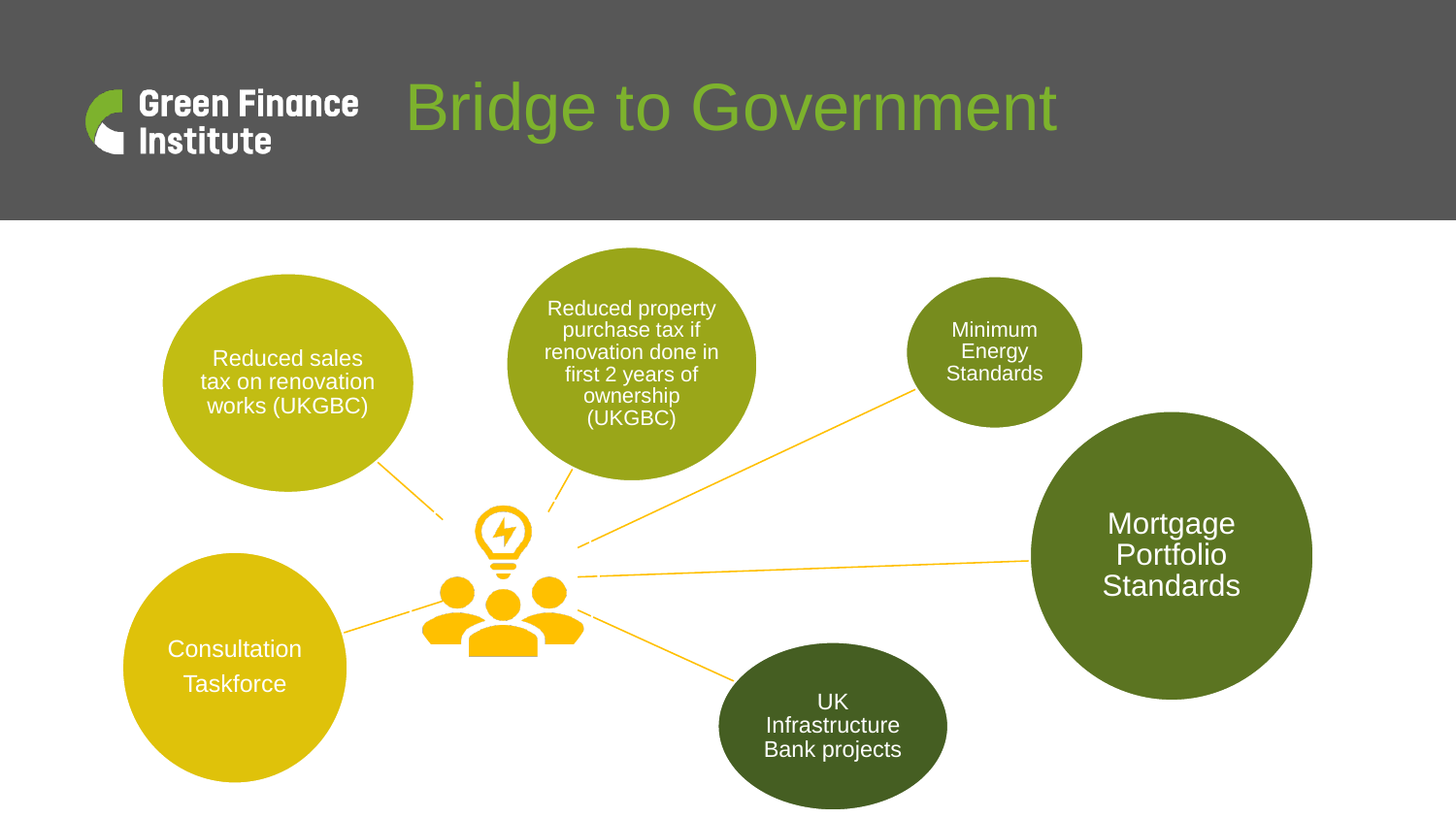

### Coalitions for the Energy Efficiency of Buildings

- The **time is now**  Recovery and Resiliency Funding ends in 2026. Fewer than 3,000 days to 2030
- There are existing **coalitions and innovative platforms** already focused on this challenge. The GFI hope to partner with these initiatives and contribute our financial perspective and experience
- Together we can **actively develop the financial solutions and market enablers needed to unlock these barriers** and support widescale investment into greening the building stock
- A coalition with public sector engagement provides **a crucial bridge between the finance sector, business and government** to ensure the latest thinking and experience is shared in a 'community of best practice'